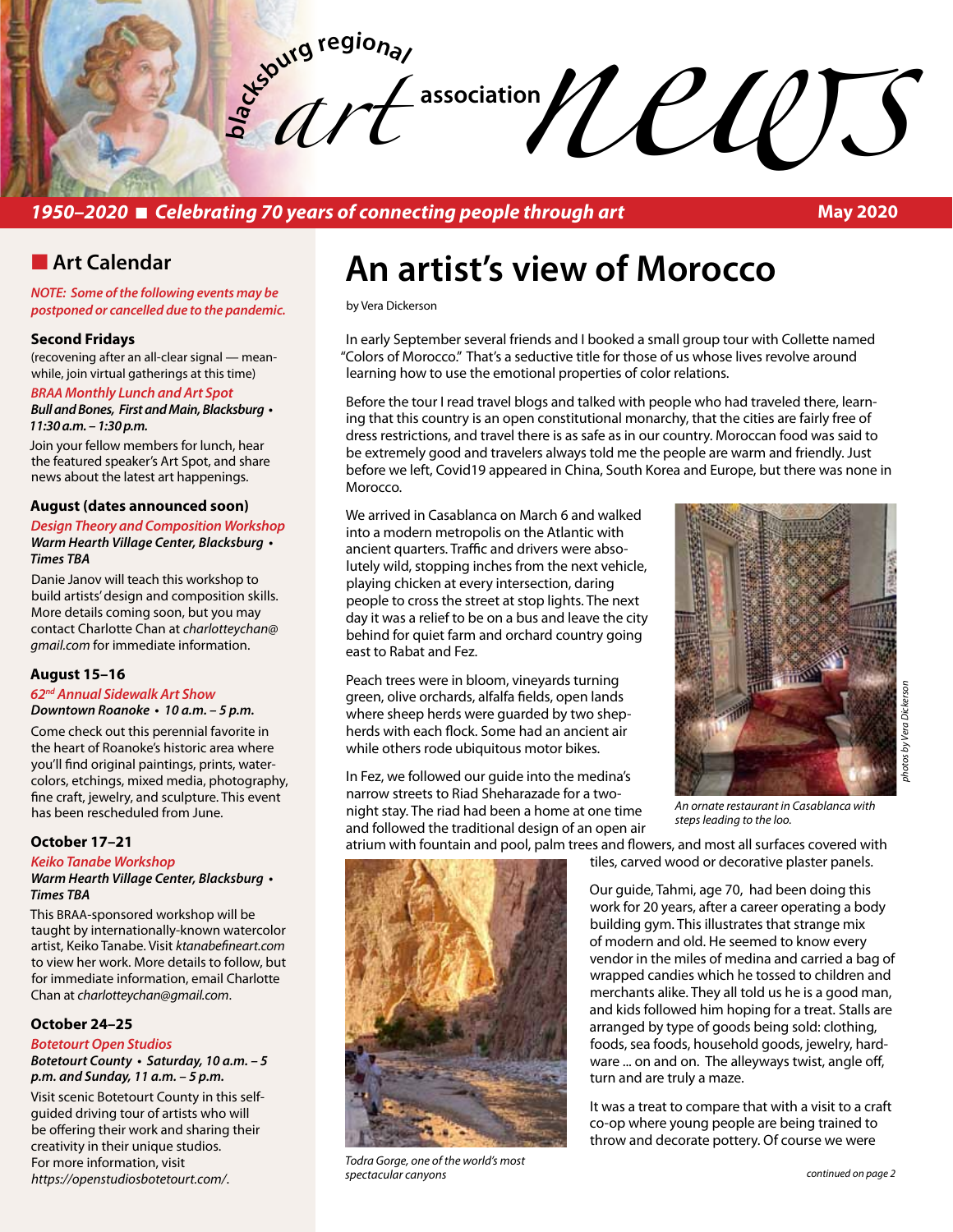then steered to a shop, but at least knew this was authentic and beautifully done.

On the fifth day out we departed Fez and turned south through ever more arid land toward the Sahara. After crossing the Atlas mountains, the road descended past a reservoir which serves much of the south, and the landscape became rocky, sandy vistas where only goats and their keepers wandered.

In the late afternoon our bus stopped at Merzouga and we climbed into a caravan of four white jeeps with drivers to take us across the sands on a 45 minute drive to our desert camp. The super moon rose, full and bright as the sun set in an amazing display in the clear, dry sky. We passed at least a dozen camps along the way, reaching our "Luxury



*oriental rugs and candlelight.*

Bivouac" at dark, and beheld five African musicians dressed all in white, welcoming us into a camp paved with oriental rugs and candle light. Not quite real!

In the desert we visited a small irrigated farm where the owner proudly displayed his crops of spices, herbs and date palms, did the obligatory camel ride out into the dunes and had photos made. The rocking motion of the gait explains one reason they are called ships of the desert. The camel behind me proceeded to scratch its head on my back and leg for the hour we rode. That shirt got bagged and dumped in the washer when I got home.



*The trip included the obligatory camel ride among the dunes.*

In Marrakesh, modern high rises took over, with wide boulevards, traffic and less restrictions in dress again the norm. Tours there were to the medina, Jardin Majorelle, and a center for abused women where we had a cooking lesson and ate our project for lunch. Blossom is lush and colors overwhelming. It will take a time to digest and translate what I experienced.

The food was delicious with a base of many cooked vegetables, beef, chicken or lamb. One could get "tagined out," but the tagine of steamed vegetables arranged over a meat is a staple of their diet and well cooked. Cities offered a menu of pizza, French foods, tacos (yes, tacos), Asian foods and Starbucks.

And it would be remiss not to talk about Covid19 which spread while we were in Morocco. Our Collette guide, Yassine, was on his phone a good part of the last day of the tour rescheduling flights for those in our group who had planned to fly home through Europe. He managed to get all rebooked, a feat I did not envy. And we were extremely thankful to have made the decision to fly Air Canada through Montreal, a smooth return in a strange and rather surreal journey on March 15.  $\blacksquare$ 

On the road again toward Marrakesh, a lunch stop also included a visit to a Berber museum which I found extremely interesting. Old wooden implements, written deeds, photos, clothing, pottery and maps helped to give me a better base of understanding. Moroccans come from many different backgrounds and are a mix of tribes and beliefs.

### **n Morocco** *continued from page 1* **Downtown art store delivers**

New River Art & Fiber, located at the corner of Main and Roanoke Streets in downtown Blacksburg, is working hard to make sure artists have the supplies they need during these unprecedented times.

Owner Jessica Jones is eager to help artists find the right tools or mediums to bring their visions to life. "I have been surprised by how easy it's been to help people shop over the phone. FaceTime and Google Duo have been especially invaluable tools these past several weeks," says Jones.

Customers who want to stay in-the-know about everything the store is doing to keep artists supplied and entertained can sign up for their newsletter on the contacts page of their website (*https://www.newriverartandfiber.com/*).

Currently orders may be called in or placed online with free local delivery, nocontact pick-up at the storefront, or USPS shipping. Business hours are 10 a.m. until 6 p.m., Monday through Friday. To place an order by phone, call 540-944-8221 during business hours. Online orders may be placed any time at *https://www.newriverartandfiber.com/*.

In-store shopping will resume after the governor's stay at home order has lifted, which is still currently in place through June 10. To prepare for that, they will be closed June 6-14 to take a little break and spend a few days deep-cleaning the store. When they reopen on June 15, masks will be required while shopping in the store. If someone doesn't have one, they will have them for sale.

Call Jessica for questions or email her at *newriverartfiber@gmail*.com. A highquality art supply store is an essential ingredient of a vibrant arts community; let's support it!

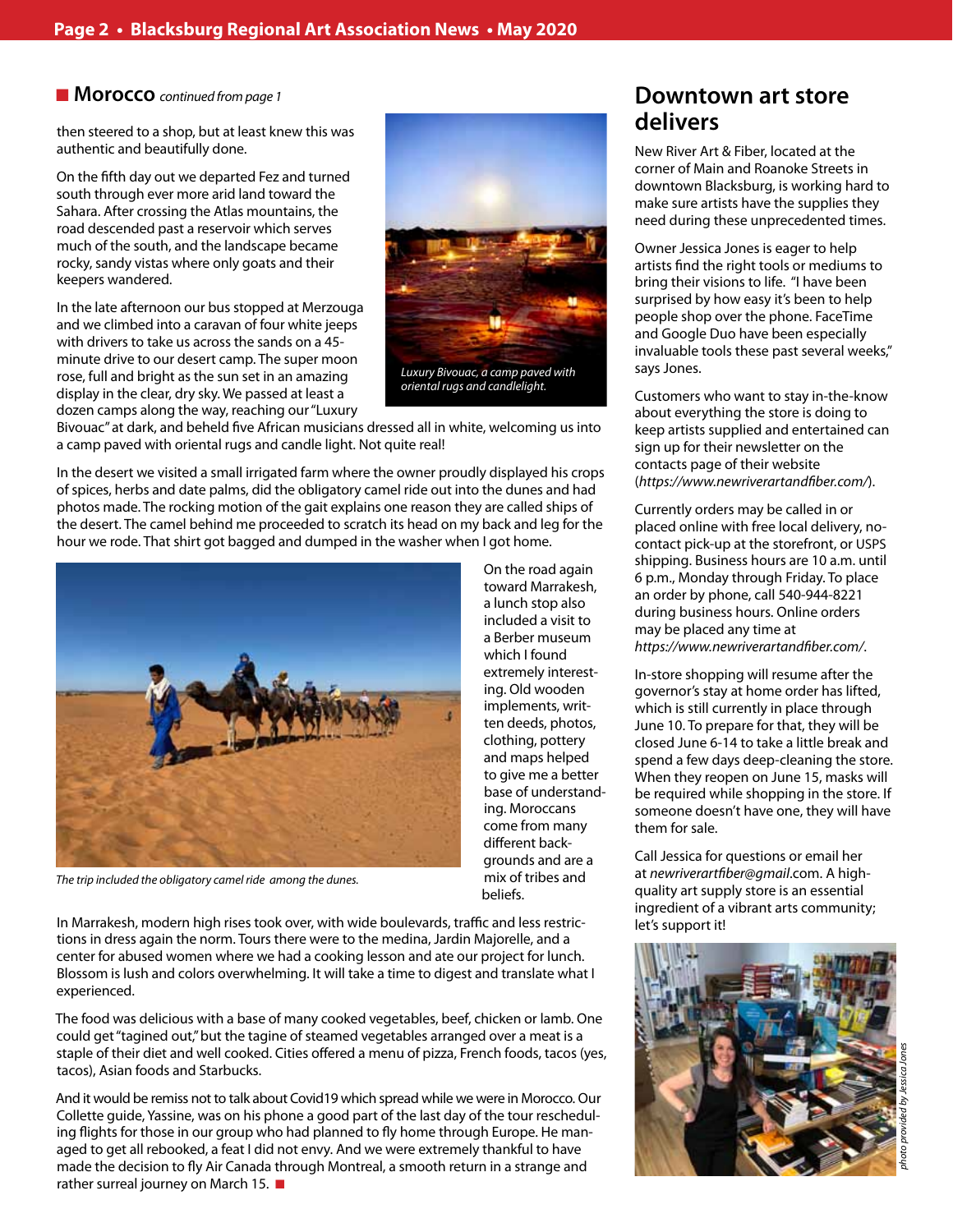

*This watercolor by Nadine Allen features church steeples of Blacksburg.*

## **The Nadine Allen Story**

Nadine Allen of Blacksburg was a major force in the growth of the Blacksburg Regional Art Association created in 1950. She was a well-known artist whose many works included a series of watercolors depicting an assortment of churches in the area. Since her death in 2005, her daughter, Mary Woerner, has faithfully contributed funds in support of the Best in Show award at the New River Art Juried Biennial. She and her husband, Charles, are owners of the True Value Heavener Hardware store in Blacksburg.

Throughout the year, new and seasoned BRAA members are able to donate to the Nadine Allen Fund through the annual membership renewal form. All individual contributions are reserved for use only during the biennials. The New River Art Juried Biennial is coordinated by one of three area art associations: Blacksburg Regional Art Association, Fine Arts Center of the New River Valley in Pulaski and the Floyd Center for the Arts.

The 2020 biennial was held in The Moss Center at Virginia Tech. The Best in Show winner was Abby Ketcham of Blacksburg. The next biennial will be held in Pulaski in the Fine Arts Center. The BRAA membership application may be found at *blacksburgart.org/joinus*.

### **Call for Community Galleries Committee Co-Chair**

Would you like to be involved in the planning and coordination of our community gallery schedule? If you are detail-oriented and enjoy the satisfaction of working a puzzle, this volunteer position is for you! For more information, contact Nancy Norton at *npngm64@gmail.com*.

### **Art during unusual times**

#### by Gerri Young

On March 19, well into the throes of the coranavirus episode, I took part in the 30 Days of Drawing for Amy online Facebook event from Thailand by artist and teacher Amy D'Apice, with whom I had studied in 2019. A few weeks later, BRAA began a similar event for its members, but I could not support two at the same time, so I only posted a few to BRAA. It was a great learning experience for me. Not only did the daily painting take my mind off the state of the world, it challenged me to paint a subject I might not have painted otherwise. It was so interesting to see everyone's work and how different they all were. I started the project to just fill time and occupy my mind. I decided from the start to be disciplined about it so I used the same 6"x 6" journal, watercolor as my main medium, painting right after breakfast. I think that discipline helped make it fun. Once I read the day's theme, before breakfast, I quickly decided what to paint. The process challenged me but did not burden me; it taught me several new things as well. I am proud of and pleased with my

30-piece collection and will make it a separate journal on its own as a pleasant reminder of an unpleasant time. The piece on



the right directly refers to the coronavirus. The theme word was "wheel" and I illustrated me cutting out face mask pieces.

### **New Member**

A hearty welcome to new BRAA member **Jerri Nemiro**.

*"And here in my isolation I can grow stronger. Poetry seems to come of itself, without effort, and I need only let myself dream a little while painting to suggest it.*

 *~ Paul Gauguin*

### **n** Still Showing

### **January 15 – July 15?**

Due to the pandemic, art exhibitions scheduled for the first quarter of the year have been extended through the second quarter. The tentative plan is that exhibitions beginning mid-July will proceed as scheduled. Those who missed showing during the spring quarter will be given first priority on next year's schedule. For questions or more information, contact Nancy Norton at *npngm64@gmail.com*.

**Lisa Acciai**, Blue Ridge Cancer Care, Blacksburg

**Marie Collier**, The Artful Lawyer BRAA Gallery, Blacksburg

**Alisa Colpitts**, Glade Church, Blacksburg

**Linda Correll**, Main Street Inn, Blacksburg

**Paula Golden**, Blacksburg Transit

**Maxine Lyons**, Shaheen Law Firm, Blacksburg

**David Pearce,** The Artful Lawyer BRAA Gallery, Blacksburg

**Joy Rosenthal**, Pointe West Management, Blacksburg

**Robi Sallee**, First Bank & Trust, Christiansburg

**Karen Sewell**, Brown Insurance, Blacksburg

**Lois Stephens**, See Mark Optical, Blacksburg

**Linda Weatherly,** Zeppolis, Blacksburg

**Norma Woodward,** Long and Foster, Blacksburg

### **n** Kudos

The First Place Sports News Photo in the 2019 Virginia Press Association awards honoring outstanding news reporting was presented to BRAA member **Matt Gentry**. Congratulations, Matt!

**Larry Bechtel**, **Paula Golden** and **Diane Relf** donated time and resources to create art kits for local adults for the Blacksburg Museum & Cultural Foundation. The kits were beginner friendly and came with professional, easy to follow instructions. Recipients could choose from sewing, clay sculpting, moss vase garden/dried flower note cards or pencil drawing and shading.